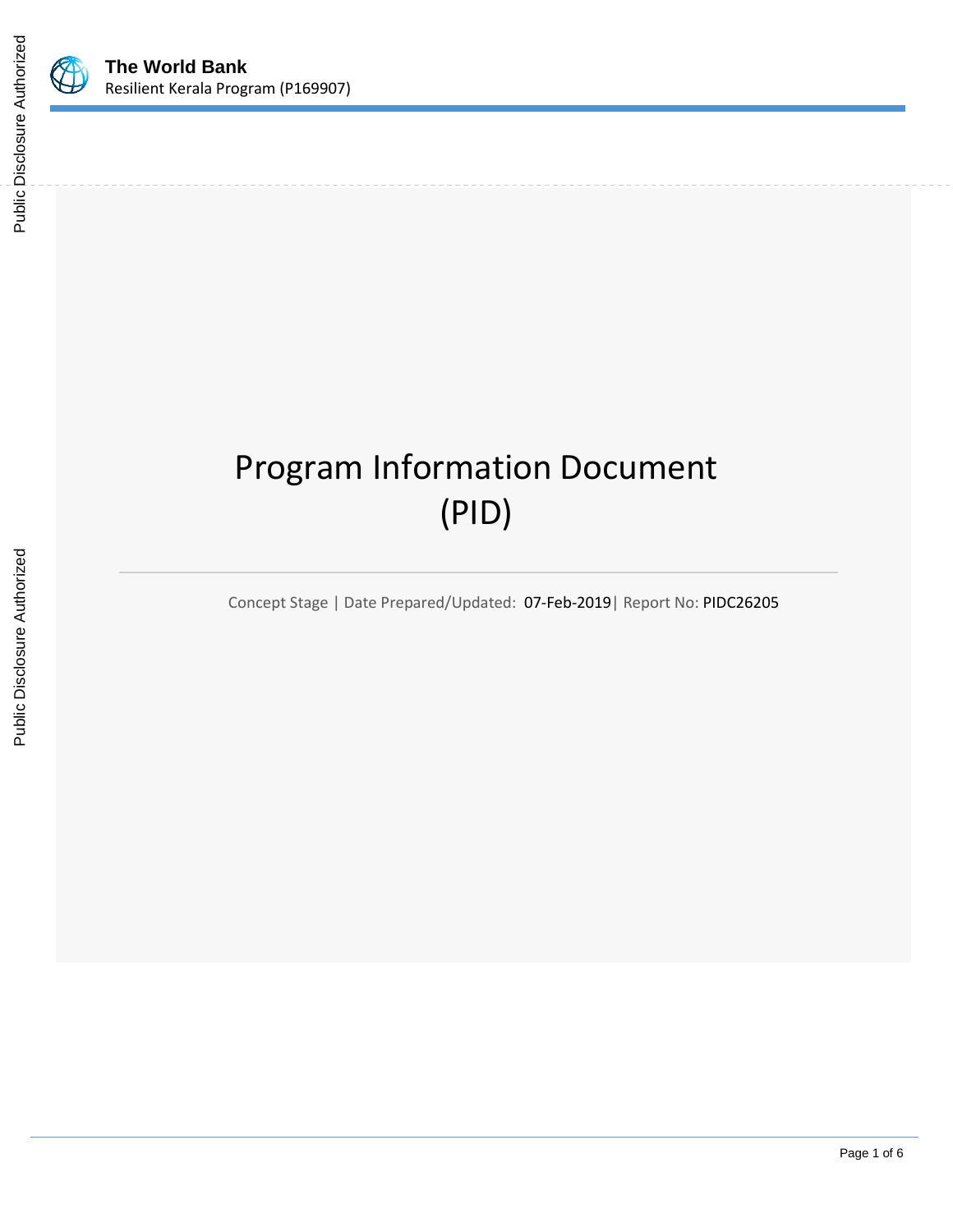

# **BASIC INFORMATION**

# **A. Basic Project Data**

| Country                          | Project ID                                    | Project Name                                                                          | Parent Project ID (if any)                                     |
|----------------------------------|-----------------------------------------------|---------------------------------------------------------------------------------------|----------------------------------------------------------------|
| India                            | P169907                                       | Resilient Kerala Program<br>(P169907)                                                 |                                                                |
| Region<br><b>SOUTH ASIA</b>      | <b>Estimated Board Date</b><br>May 28, 2019   | Practice Area (Lead)<br>Social, Urban, Rural and<br><b>Resilience Global Practice</b> | Financing Instrument<br><b>Development Policy</b><br>Financing |
| Borrower(s)<br>Republic of India | <b>Implementing Agency</b><br>State of Kerala |                                                                                       |                                                                |

#### **Proposed Development Objective(s)**

The Program Development Objective (PDO) is to support the Rebuild Kerala Initiative for enhancing the State's resilience against the impacts of natural disasters and climate change.

# **Financing (in US\$, Millions)**

#### **SUMMARY**

| <b>Total World Bank Group Financing</b> | 150.00 |
|-----------------------------------------|--------|
| <b>DETAILS</b>                          |        |
| <b>Total Financing</b>                  | 150.00 |

World Bank Lending 150.00

Decision

The review did authorize the preparation to continue

# **B. Introduction and Context**

#### Country Context

1. **India continues to be the world's fastest growing major economy.** The economy has recovered from the disruptions caused by demonetization and the introduction of the Goods and Services Tax (GST) in 2017. While growth dipped to 6.7 percent in FY17/18, it has accelerated in recent quarters to reach 7.7 percent in the first half of the current fiscal year. This return-to-trend was supported by a revival in industrial activity, strong private consumption complemented by rising investment, and a rise in exports of goods and services. Meanwhile, the external headwinds that characterized the first half of the year have subsided. The decline in oil prices since October 2018 has allowed the current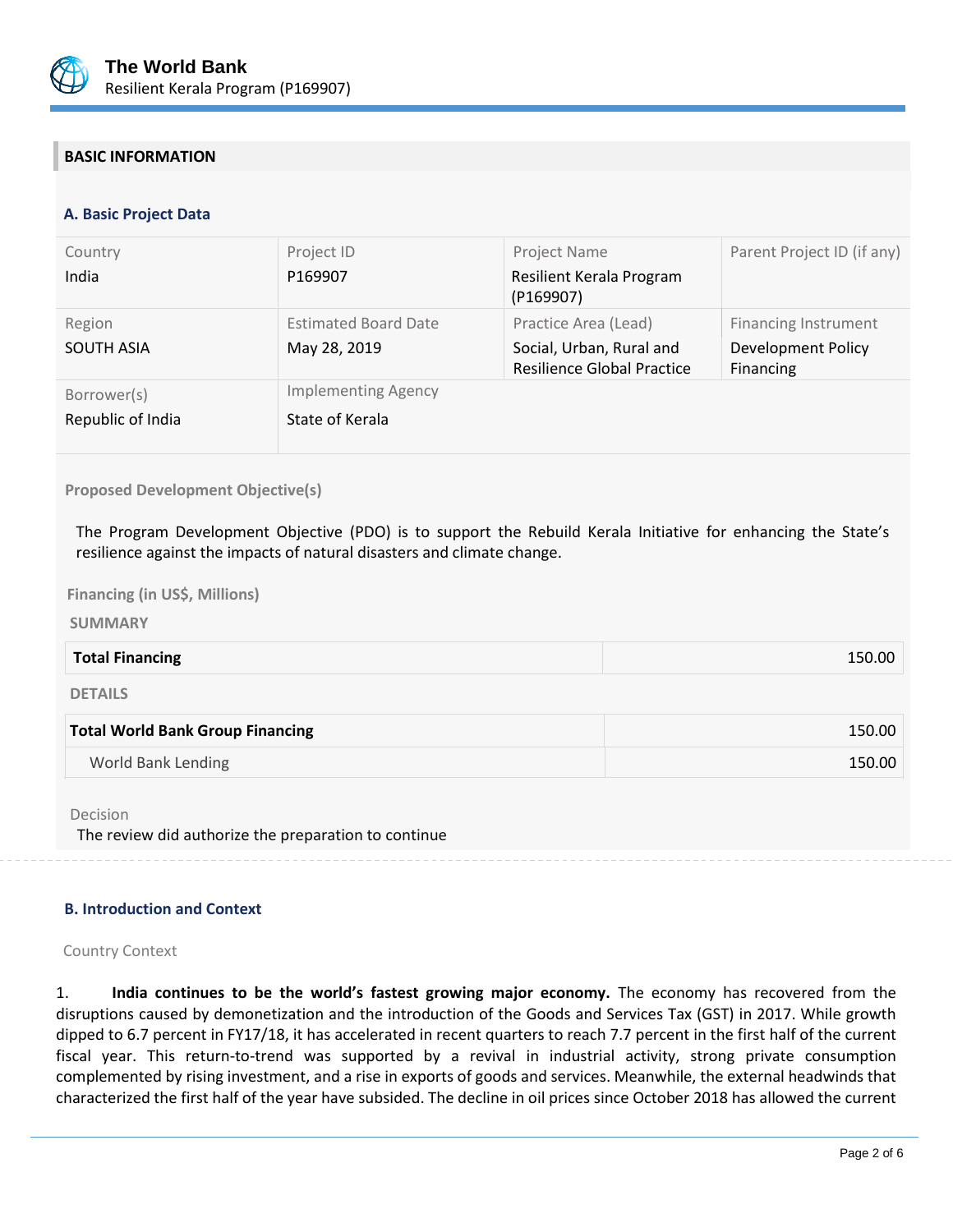

account deficit to return to relatively benign levels. Likewise, the large portfolio capital outflows that materialized from April 2018 onwards have eased, and capital inflows have resumed. Foreign reserves have stabilized at around US\$396 billion, which represents the equivalent to about nine months of imports. Going forward, growth is projected to reach 7.3 percent for the full current fiscal year and to firm-up thereafter at around 7.5 percent, thanks primarily to robust private consumption, a rise in exports of goods and services, and a gradual increase in investments. However, the current account deficit is projected to remain elevated in FY18/19.

2. **While Kerala has experienced a steady decline in poverty since 1994 and the highest level of human development in India, the challenges are increasingly about the quality of public services and infrastructure.** Poverty levels in the State (8 percent) are among the lowest in the country. After 2005, Kerala grew and reduced poverty faster than many other states, with growth being driven mainly by services. Kerala's human development is among the highest in India, with 99 percent literacy, the highest life expectancy, and the lowest rates of infant mortality in the country. While Kerala is home to a small share of India's poor, pockets within the State record a high incidence of poverty. Kerala has also the highest levels of consumption inequality in the country. While the level of economic and human development is high in Kerala, the challenges are increasingly about the quality and resilience of public services and infrastructure. Low capital investment in economic infrastructure has been a consequence of fiscal constraints and high revenue expenditures.

3. **Kerala is exposed to hydrometeorological and geophysical hazards and faces challenges in building resilient communities and infrastructure in the context of climate change.** The extreme and prolonged rainfall spell in August 2018 led to the worst flooding in Kerala in nearly a century, impacting almost 5.4 million people, one-sixth of the State's population. It led to loss of 433 lives and damages totaling US\$4.4 billion. A Joint Rapid Damage and Needs Assessment (JRDNA) was conducted in September 2018 by the Government of Kerala (GoK), the World Bank, and the Asian Development Bank. The JRDNA formed the basis for the comprehensive Post Disaster Needs Assessment (PDNA), led by the United Nations in October 2018. Without comprehensive and long-term resilience building efforts, such climatic events may undermine the progress that GoK has made in reducing poverty and promoting shared prosperity.

4. **The proposed operation supports GoK's resilient recovery from August 2018 floods and provides a platform for embedding resilience into long-term development.** The GoK has recognized that a traditional approach to recovery and reconstruction would not lead to comprehensive preparedness for future disasters, and floods should be taken as "a challenge and an opportunity to rebuild the State to ensure better standards of living to all sections of the society." The proposed programmatic operation, the first in a series of two Development Policy Loans (DPLs), will support policy and institutional reforms for resilient recovery, mainstreaming long-term resilience to disaster risks and climate change into sectors of key importance. The proposed operation is aligned with the Rebuild Kerala Development Program (RKDP) under the Rebuild Kerala Initiative (RKI) of the Government.

# Relationship to CPF

5. **The PDO is fully aligned with the Country Partnership Framework (CPF)**, which recognizes that improving disaster risk management (DRM) and resilience to climate change (Objective 1.5) and improving living conditions and sustainability of cities (Objective 1.2) are critical for facilitating resource-efficient growth and poverty reduction. For enhancing India's competitiveness and ability to create more and better jobs, the CPF supports enablers such as increasing resilience of the financial sector and financial inclusion (Objective 2.2) and improving connectivity and logistics by making the transport systems more climate and disaster resilient (Objective 2.3). As a cross-cutting theme, the CPF pursues climate smart engagement to support India's climate change mitigation and adaptation efforts across the portfolio. The CPF additionally recognizes that addressing complex challenges require reforms and engagement in multiple sectors to achieve success. The proposed operation adopts the CPF's four catalytic approaches: (i) leveraging private sector; (ii) engaging a Federal India; (iii) strengthening public sector institutions; and (iv) supporting a Lighthouse India by leveraging experience and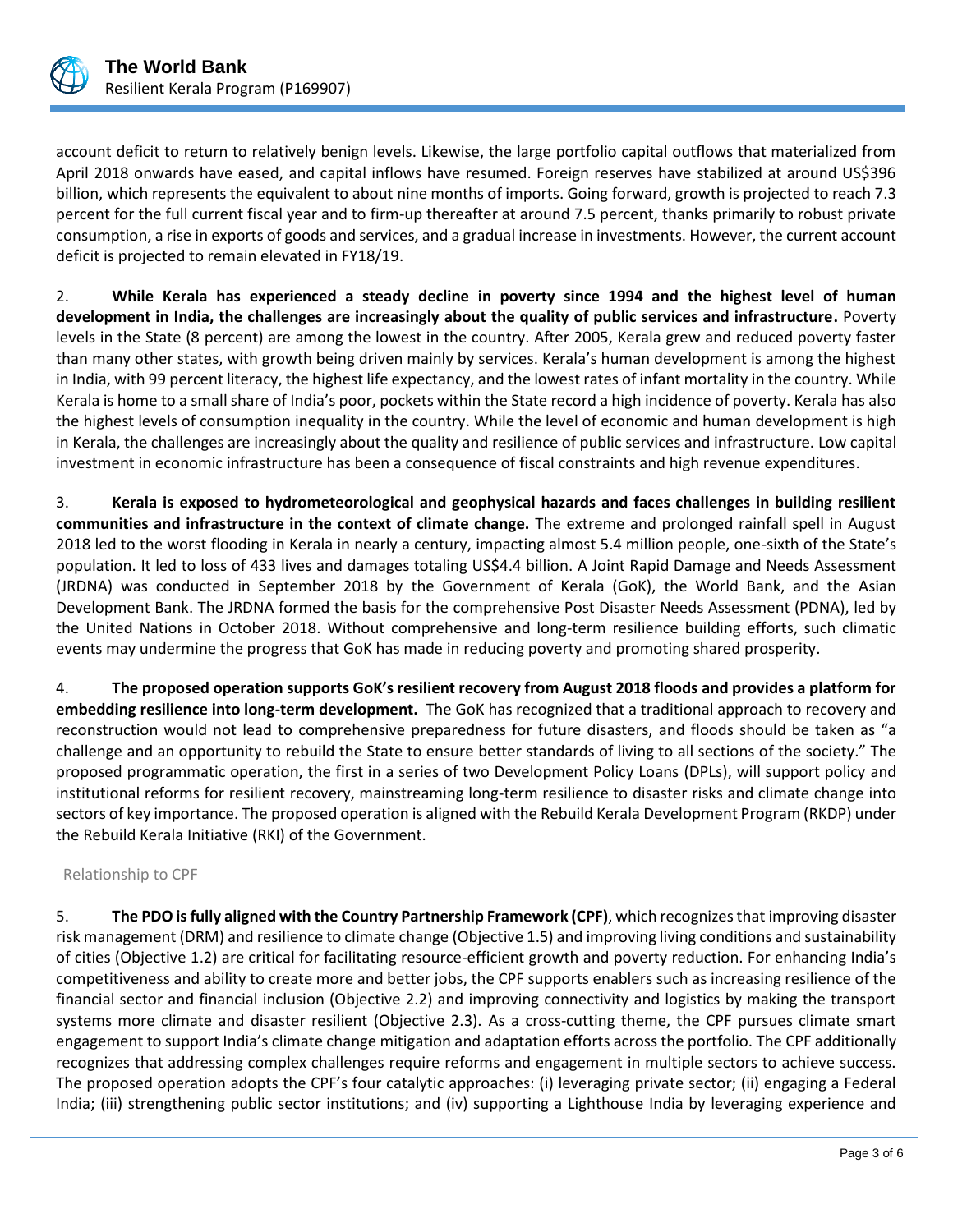

lessons learned from the other states where the World Bank has supported post-disaster recovery and reconstruction. The proposed operation directly contributes to the World Bank's twin goals of ending extreme poverty and promoting shared prosperity by supporting Kerala's recovery from the floods and aiming to protect the existing development gains by enhancing the State's resilience against future natural disasters and climate change. The proposed operation builds on the World Bank's existing and pipeline engagement in the state and catalyzes the first of its kind State Partnership Framework given the magnitude of response and support required in the aftermath of the August floods.

# **C. Proposed Development Objective(s)**

6. **The Program Development Objective (PDO) of the proposed operation** is to support the Rebuild Kerala Initiative for enhancing the State's resilience against the impacts of natural disasters and climate change.

Key Results

7. **Key results expected for this operation include**: (i) satisfactory implementation of major recovery activities in line with the RKDP at the State and local levels; (ii) enhanced institutional and financial capacity of the State for managing disaster risks and climate change (e.g., effective emergency preparedness and response, effective coordination on disaster risk reduction and climate change adaptation across sectors, integrated water resources management, urban resilience, diversified sources of funding for resilient recovery); and (iii) enhanced resilience of critical infrastructure and services in Kerala (e.g., resilient and quality water supply and sanitation services, resilient transport and roads, climate smart agriculture).

# **D. Concept Description**

8. **The proposed operation will support policy reforms for mainstreaming long-term resilience to disaster risks and impacts of climate change.** The reform program is based on the RKDP initiated by the Government and aims to support GoK to prepare and implement a resilient recovery program and enhance resilience in key sectors of infrastructure and service delivery as well as economy of the State. To reflect the multi-sector and integrated nature of recovery and resilience, the State Partnership with Kerala is based on a programmatic approach. While RKDP has a larger mandate, Bank support will focus on crosscutting and sector areas where the impact on enhancing resilience will be most significant and our support would provide the greatest value addition. The PDO will be achieved by supporting policy and institutional actions in the following key areas:

- **(i) Supporting Kerala's resilient recovery from the impact of the August 2018 floods and landslides**. The reforms are expected to establish an institutional and financial framework for resilient recovery such as a resilient recovery policy and action plan based on RKDP as well as local DRM plans.
- **(ii) Enhancing Kerala's institutional and financial capacity for managing disaster risks and climate change.** The reforms are expected to enhance technical and institutional capacity and establish innovative sources of finances for disaster risk reduction and climate resilience. The priority sectors include DRM (e.g., emergency preparedness and response, disaster risk reduction, and climate resilience), integrated water resources management on a river basin basis, improved urban planning and budgeting for resilience, and maximizing finance for resilient recovery.
- **(iii) Mainstreaming disaster and climate resilience into critical infrastructure and services.** The reforms are expected to mainstream disaster risk reduction and climate resilience into critical infrastructure development and service delivery. The priority sectors include water supply, sanitation, solid waste management, transport, and agriculture.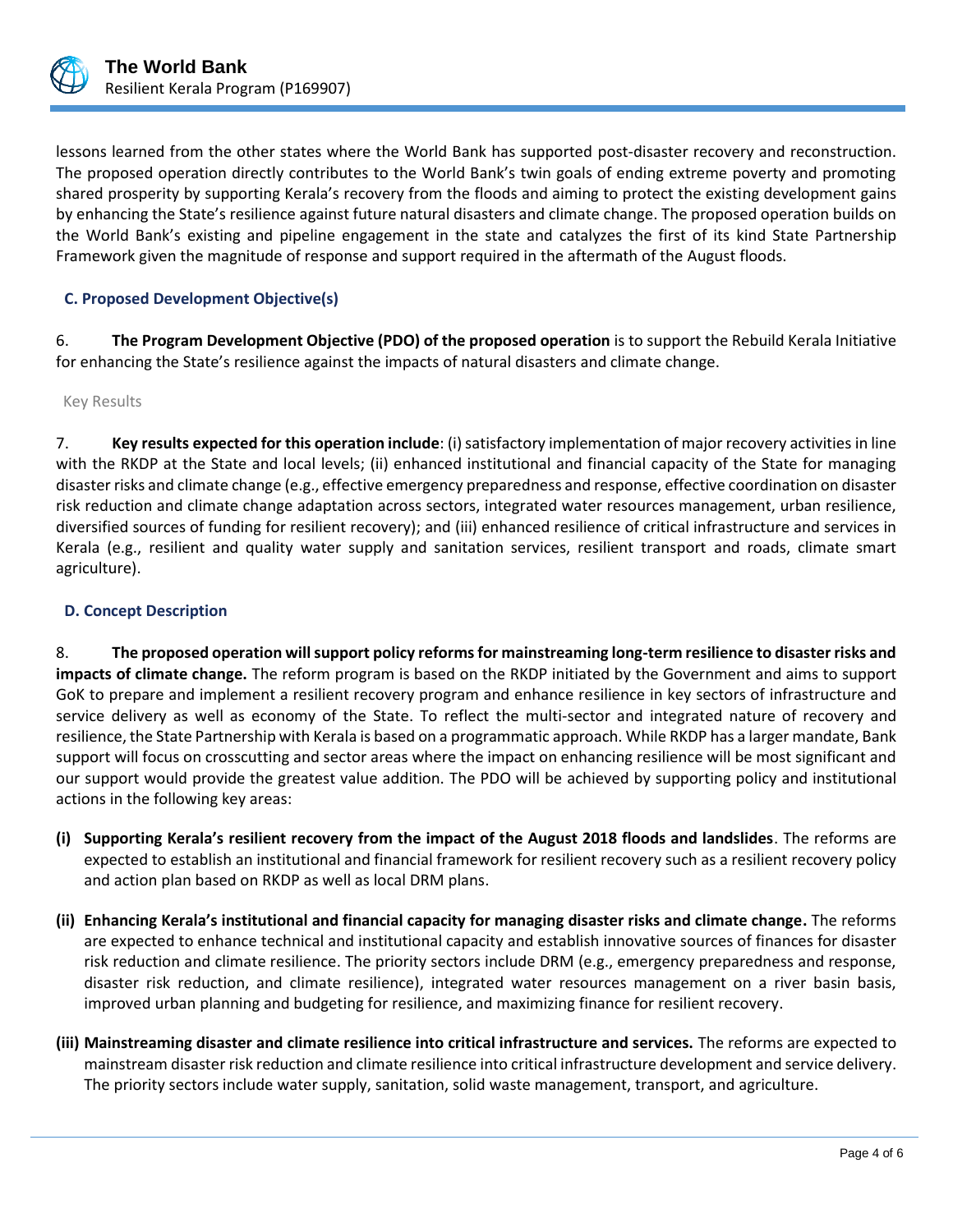

9. **The programmatic series of DPLs will provide an enabling platform for multi-sectoral engagement with the State**, which will be supported by a strong technical assistance (TA) component to implement the reforms that would mainstream resilience in critical sectors and institutions.

# **E. Poverty and Social Impacts and Environmental Aspects**

Poverty and Social Impacts

10. **The activities to be undertaken under this DPL are expected to benefit and support vulnerable groups including women, tribal population, elderly, and migrant workers.** The proposed operation will help reduce poverty through better and effective policies for resilient recovery from the floods and build resilience of communities against future natural disasters thereby improving the living conditions of the vulnerable population. A Poverty and Social Impact Analysis (PSIA) will be carried out during the preparation stage to determine the significant positive and negative poverty and social impacts of the policy reforms under the DPL on different groups, particularly the poor and vulnerable.. Further, the borrower's policies and initiatives will be reviewed to assess their effectiveness in meeting the required objectives of the DPL to support the vulnerable groups. Accordingly, the required interventions will be determined. Kerala has policies on gender equality and women empowerment and labor related policies with focus on migrant workers, scheduled tribes, and elderly.

#### Environmental Impacts

11. **Specific actions under this DPL are expected to have positive significant effects on environment, forests, or other natural resources.** These actions are to strengthen institutions in disaster management, river basin management, urban management and roads management. All of this strengthening is intended to be implemented in an environmentally and climate change responsible manner. The GoK will require a technical assistance program in order to facilitate the institutional strengthening of the Directorate of Environment & Climate Change, the agency responsible for managing environmental issues. To determine whether the policies and institutional reform are likely to cause significant effects on the State's environment, forests and other natural resources, a Rapid Strategic Environmental Assessment will be undertaken. Each of the prior actions will be analyzed and the borrower's systems at the national and state levels in the respective sectors and environmental sector will be assessed to determine their effectiveness, and capacity to realize the DPL's intended development outcomes.

#### **CONTACT POINT**

#### **World Bank**

Balakrishna Menon Parameswaran, Deepak Singh, Elif Ayhan Lead Urban Specialist

# **Borrower/Client/Recipient**

Republic of India